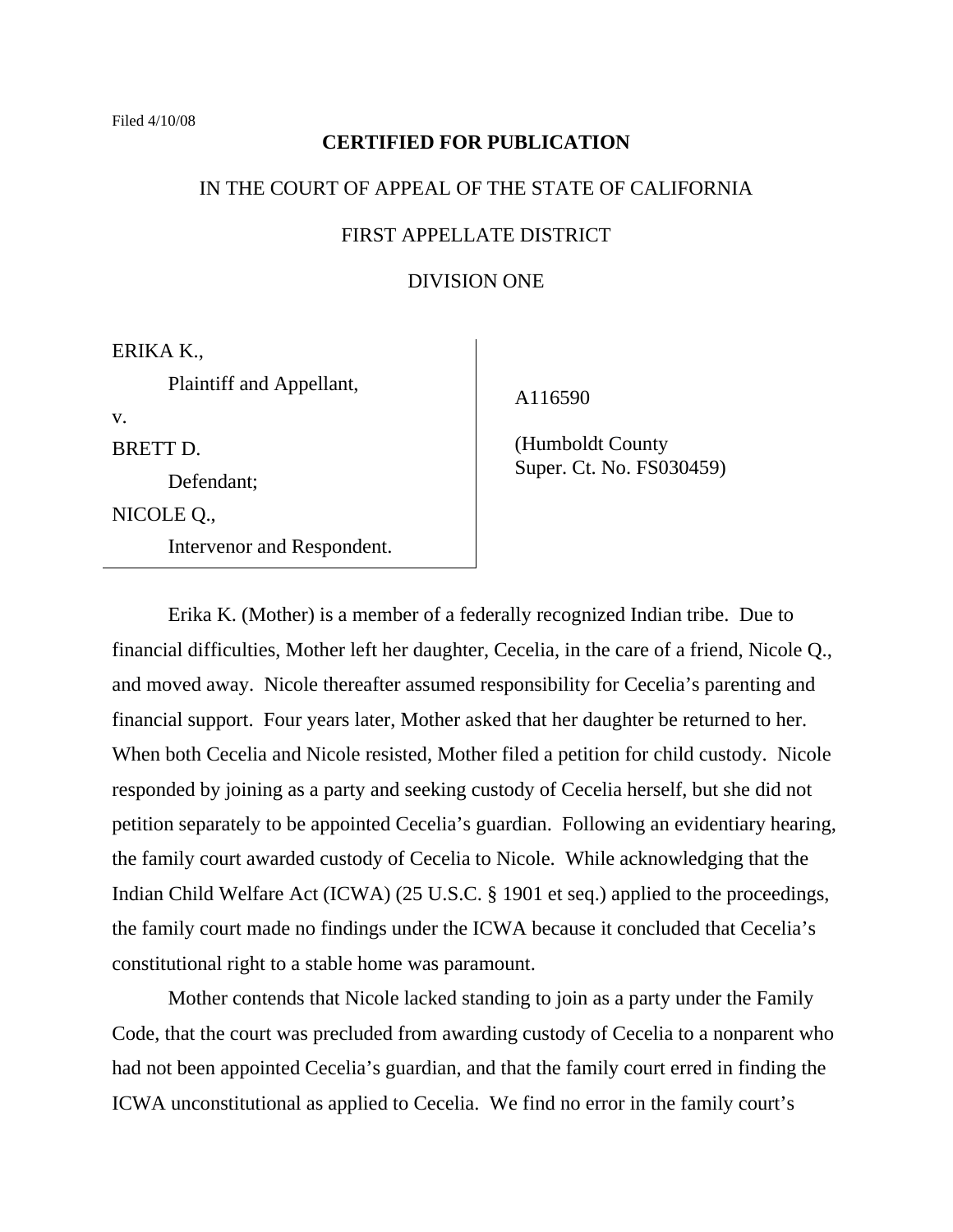application of the Family Code's custody provisions, but we agree that the court erred in concluding that the ICWA was unconstitutional before applying its substantive provisions. The order awarding custody of Cecelia to Nicole is reversed, and the matter is remanded for the limited purpose of securing compliance with the ICWA.

# **I. BACKGROUND**

 Mother has five children, two older than Cecelia and two younger. In 2001, just before Cecelia entered the second grade, financial difficulties caused Mother, then a single mother, to send Cecelia to live with Nicole, whom Mother characterized as Cecelia's godmother. Cecelia was already well acquainted with Nicole and often stayed with her on weekend visits. Initially, Cecelia resided with Nicole during the week and with Mother on weekends, but Cecelia's weekend visits declined in frequency after Mother lost her home a few months later. In November 2002, Mother moved away, initially within California and then to an Indian reservation in Montana. Cecelia remained behind with Nicole.

 The arrangements for Cecelia's care and nurture were informal. Mother and Nicole considered Cecelia's residence with Nicole to be the result of a mutual agreement, and Nicole never petitioned to be appointed Cecelia's guardian. When asked why she had not sought guardianship, Nicole explained, "[I]t has been my goal to support both [Mother] and helping [Cecelia] and to support [Cecelia], and it didn't seem to me that it would be supportive to try to take a legal—everything was voluntary—voluntary placement. [¶] . . . [¶] My role was to be—was to be there for [Cecelia] and [Mother] and to not try to cause any problem or anything."

 From the time Cecelia came to live with Nicole, responsibility for raising Cecelia shifted to Nicole, who treated her like a daughter. Nicole initially supported Cecelia financially entirely from her own income, but this was eventually supplemented with modest child support payments from Cecelia's father, who had never been married to Mother and had played no role in Cecelia's life. Mother provided no financial support for Cecelia.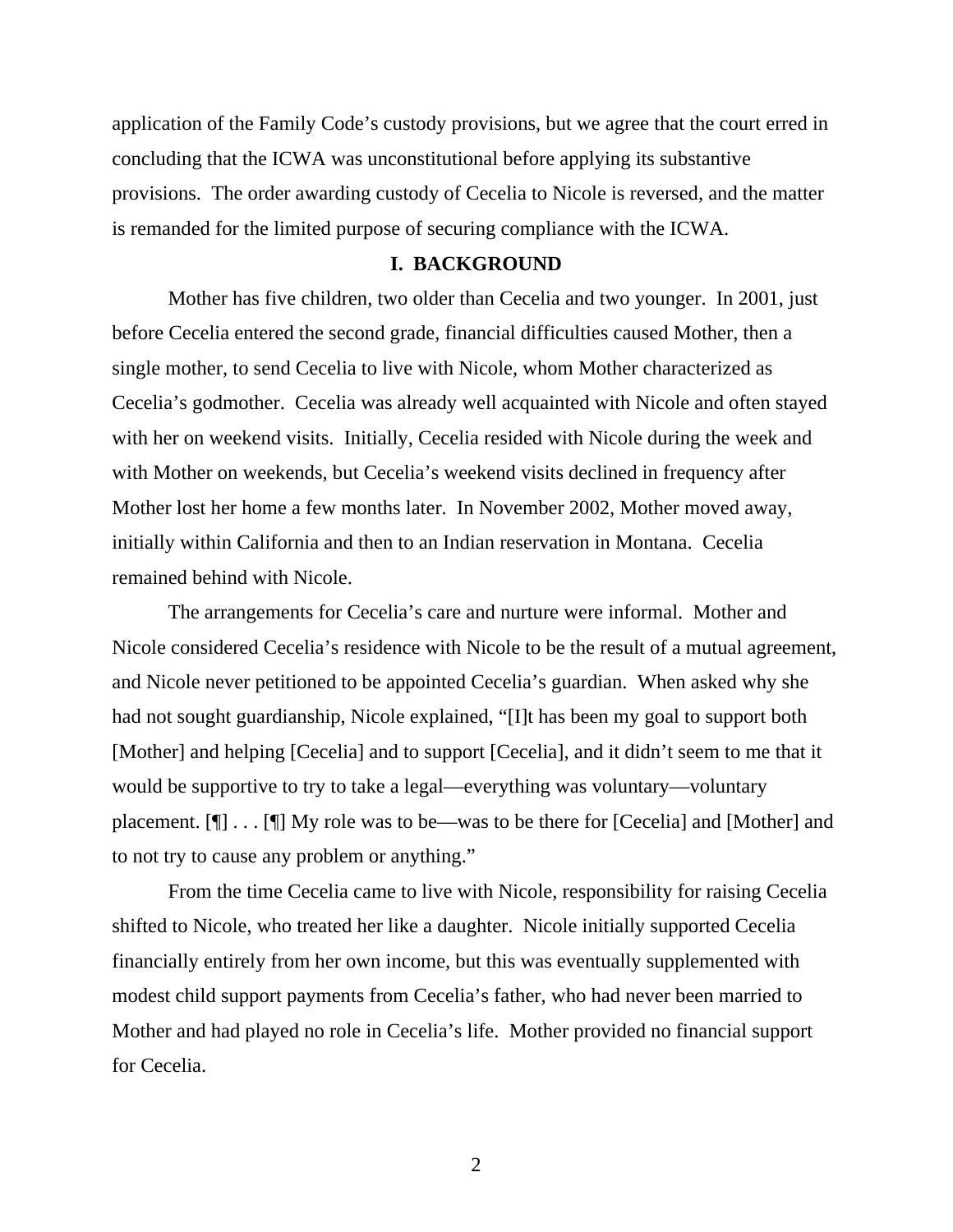Cecelia was given her own room in Nicole's home and lived, from all reports, a happy and satisfying life, participating in team sports, playing in the school band, forming varied friendships, and keeping pets and a horse. Cecelia also formed a strong bond with Nicole's mother, whom she treated as a grandmother. Nicole's mother participated actively in Cecelia's care, taking her to appointments and activities, and attending school functions. Cecelia often stayed with Nicole's mother on weekends.

 Although Mother played no part in raising Cecelia day to day, the two did not lose contact. Cecelia visited Mother during summers and some holidays, spending extended periods with her. Native American culture and religion are an important part of Mother's life, and both she and Cecelia participated in Native American cultural and religious activities with some frequency, both in Montana and California. Nonetheless, the pair's relationship does not appear to have been particularly close.

 In the summer of 2005, Mother decided that it was time for Cecelia to resume living with her and her two younger children in Montana.<sup>1</sup> When Mother came to visit Cecelia in California, however, Cecelia refused to return with her, and Nicole was unwilling to force Cecelia to return against her will.

 After the police refused to intercede, Mother filed a petition for custody of Cecelia. Mother filed her petition pro se under the docket number of a prior proceeding brought by the County of Humboldt against Mother and Cecelia's father to procure payment of child support. The only other party listed by Mother in her petition was Cecelia's father.

 Nicole promptly petitioned to be joined as a party to Mother's proceeding. The family court thereafter denied Mother's request for temporary custody and granted Nicole's petition to participate as a party. After the filing of Mother's custody petition, both Mother and Cecelia became enrolled members of the Wailaki Indian tribe, based on Mother's Native American heritage.

<sup>&</sup>lt;u>1</u>  $1$  Of Mother's five children, the younger two live with her, and the older two live with other family members outside California and Montana.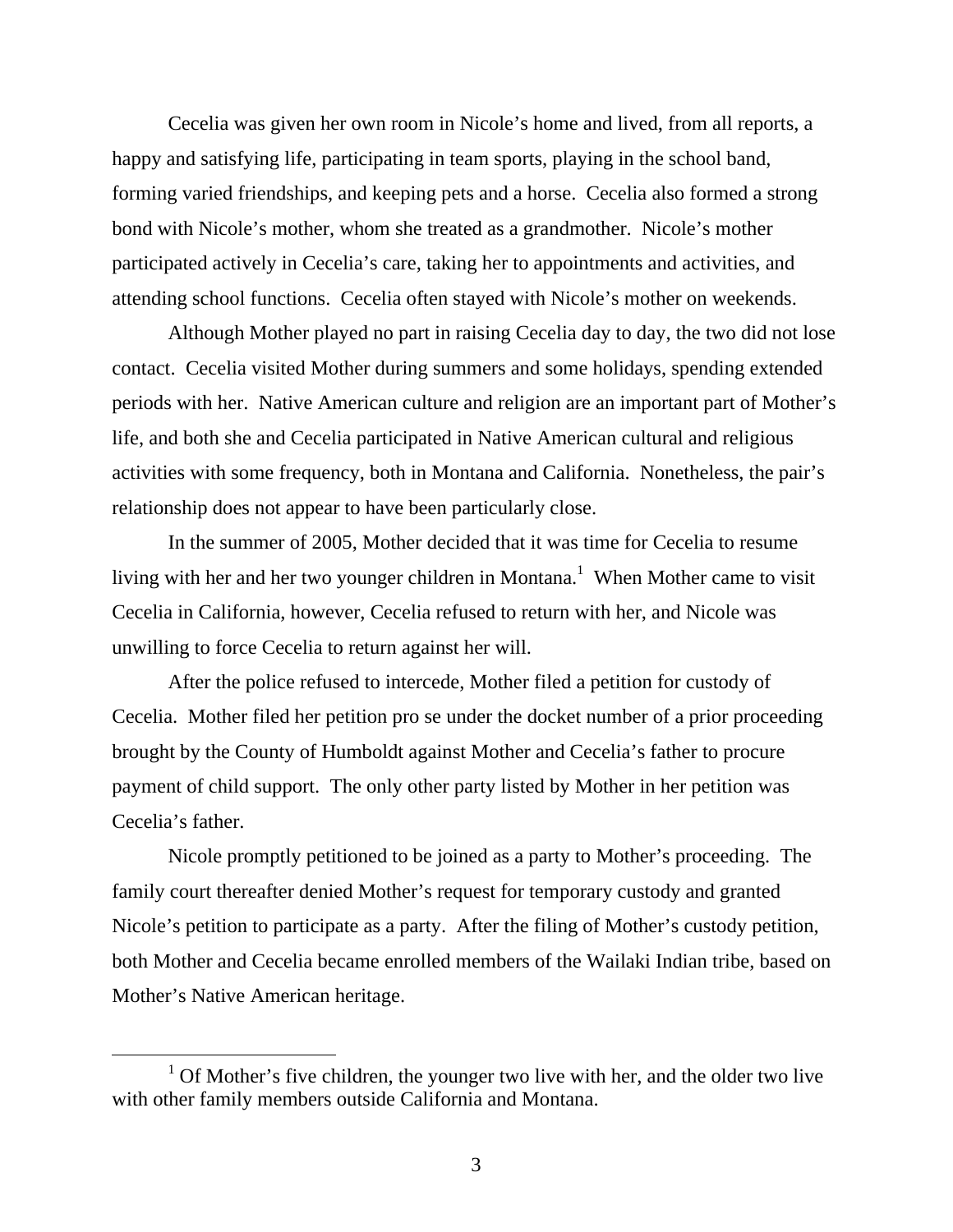The court conducted an evidentiary hearing on Mother's petition in August 2006. After speaking with Cecelia in camera and taking testimony from Mother, Nicole, Nicole's mother, and a Native American tribal official, the court granted custody of Cecelia to Nicole. In a written order, the court found that Mother had "essentially abandoned" Cecelia and that "a parent-child bond has developed between Nicole and Cecelia." It concluded that breaking that bond would be detrimental to Cecelia and that vesting custody in Nicole would serve Cecelia's best interests because it would permit Cecelia to maintain the settled life she had established in Nicole's home. The court also noted, "The child has expressed her preference [to stay with Nicole] to the court, in camera, as well as to all who would listen. The court finds that the child is of sufficient age and judgment to not only state her preference, but to express in her way the serious emotional trauma she would suffer if she were removed from the only stable home she has ever known."

 In considering Mother's argument that her petition was subject to the placement provisions of the ICWA, the family court held, "the [ICWA] does not prevail over the child's right to have a stable home and environment. . . . [¶] . . . [Cecelia] has a fundamental right to remain during her developing years in one stable and loving home. Based on this finding, the court believes the [ICWA] allows for continuance of the present placement."

#### **II. DISCUSSION**

# **A.** *Joinder*

 Mother first contends that the family court erred in permitting Nicole to join as a party to the proceeding because Nicole "had no right to custody." Specifically, Mother contends that Nicole lacked standing because the Family Code permits an award of custody to a third party only under certain circumstances that were not present here. Mother relies on a Continuing Education of the Bar publication, which in turn cites to Family Code sections 3040–3041, 3100–3105, and 3120, to support her argument that third party custody may be granted only in the context of a dissolution, legal separation, nullity of a marriage, an action brought by a married parent for exclusive custody of a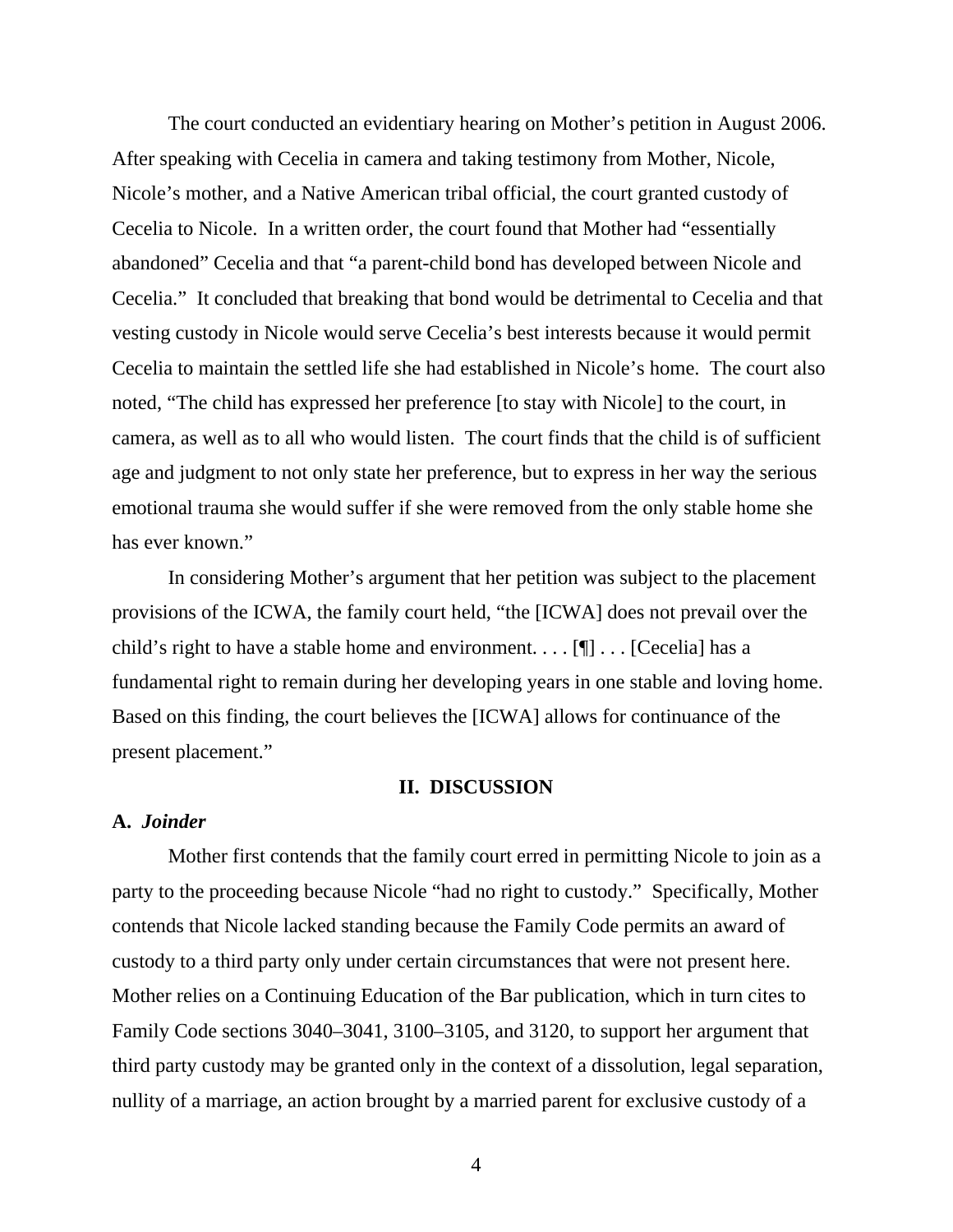child, or certain other limited circumstances. (Cal. Child Custody Litigation and Practice (Cont.Ed.Bar 2007) § 13.2, p. 459.)

 Contrary to the impression created by Mother's brief, there are no provisions in the Family Code that specifically limit the types of proceedings in which third party custody may be granted. Instead, the provisions cited by the publication on which Mother relies are those that define the legal proceedings to which the Family Code's custody provisions *as a whole* are applicable. If, as Mother argues, this is not one of those proceedings, the family court would have been without power to hear Mother's petition, since her petition was brought under those same Family Code provisions.

 We do not, however, accept Mother's argument. Although the custody provisions of the Family Code make no express reference to unmarried parents, the provisions have been applied to resolve custody disputes between unmarried as well as married parents. (E.g., *Niko v. Foreman* (2006) 144 Cal.App.4th 344, 348, 362–363.) The only subdivision of section 3021 that could authorize a petition by an unmarried parent is subdivision (f), which applies the Family Code custody provisions to "[a] proceeding to determine physical or legal custody or visitation in an action pursuant to the Uniform Parentage Act [(UPA) (Fam. Code, § 7600 et seq.)]." While Mother did not style her pro se petition as brought pursuant to the UPA, a UPA petition is the procedural vehicle by which unmarried parents establish their rights vis-à-vis each other and their children.<sup>2</sup> We therefore conclude that it is appropriate to apply the custody provisions of the Family Code in this circumstance, which features an unmarried parent seeking exclusive custody of her child.

 Regardless, Nicole was properly made a party to this child custody proceeding. Family Code section 3041, subdivision (c) expressly anticipates that child custody might be granted under the Family Code to "a [nonparent] who has assumed, on a day-to-day

 $\frac{1}{2}$  $2$  Consistent with a UPA proceeding, Mother's petition joined Cecelia's father as a party, although his previous acknowledgement of parenthood made it unnecessary for Cecelia to seek a declaration of parentage.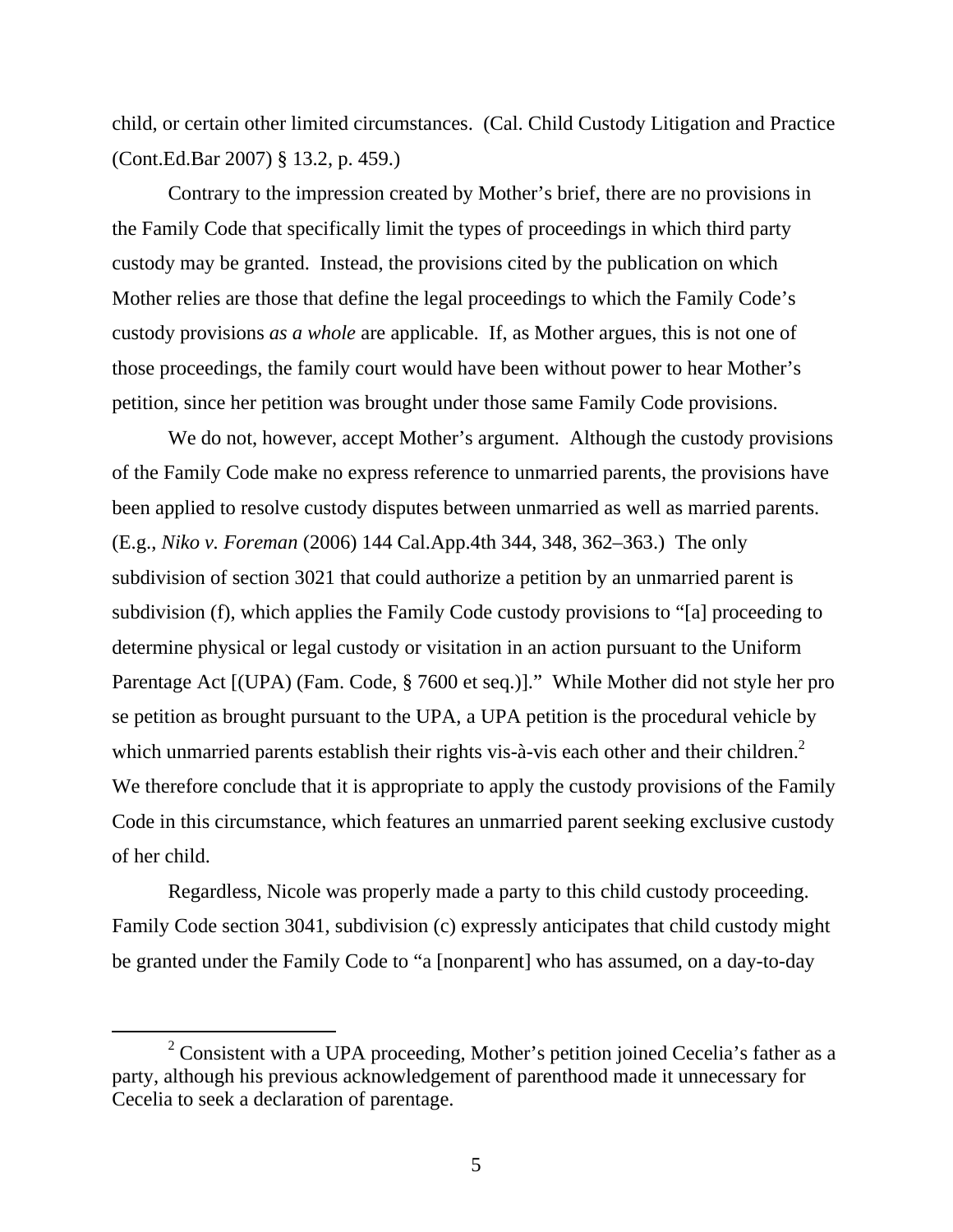basis, the role of [a child's] parent, fulfilling both the child's physical needs and the child's psychological needs for care and affection, and who has assumed that role for a substantial period of time." This is a codification of the de facto parent doctrine, which grants standing to persons who, like Nicole, have come to function as parent to a child, even though not the child's natural parent. (*In re Kieshia E.* (1993) 6 Cal.4th 68, 70–71.) It would make no sense for the Family Code to permit such a person to be awarded custody, yet deny them standing to participate as a party in the custody proceeding itself.<sup>3</sup>

# **B.** *Third Party Custody*

 Mother also argues that, for various reasons, the family court erred in granting custody to Nicole.

 Mother first argues that custody cannot be granted to a nonparent who is not a relative of the child unless that nonparent seeks and is awarded guardianship of the child. Guardianship is governed by the Probate Code, which grants broad discretion to the trial court in appointing a guardian. (Prob. Code, §§ 1510, 1514, subd. (a).) Once such a petition is granted, the guardian stands in a fiduciary relationship to the ward (Prob. Code, § 2101) and is responsible for "the care, custody, and control of, and has charge of the education of" the ward. (*Id.*, § 2351, subd. (a).) "A guardian of the person of a minor stands in the place of a parent, whose duty it is to supply that watchfulness, care and discipline which are essential to the young." (*Guardianship of Howard* (1933) 218 Cal. 607, 610.)

 $\frac{1}{3}$  $3$  In fact, California Rules of Court, rule 5.154(b) now permits any person "who has or claims custody or physical control of any of the minor children subject to the action" to be joined as party to a custody action. At the time of this proceeding, that subdivision expressly applied only to a person "who has or claims custody or physical control of any of the minor children *of the marriage* . . . " and therefore did not expressly authorize joinder in a proceeding such as this, where the child's parents were not married. (Rule 5.154(b), italics added.) We view its subsequent amendment as recognition that joinder in these circumstances has always been necessary to satisfy the de facto parent doctrine and serve the purposes of Family Code section 3041, subdivision (c).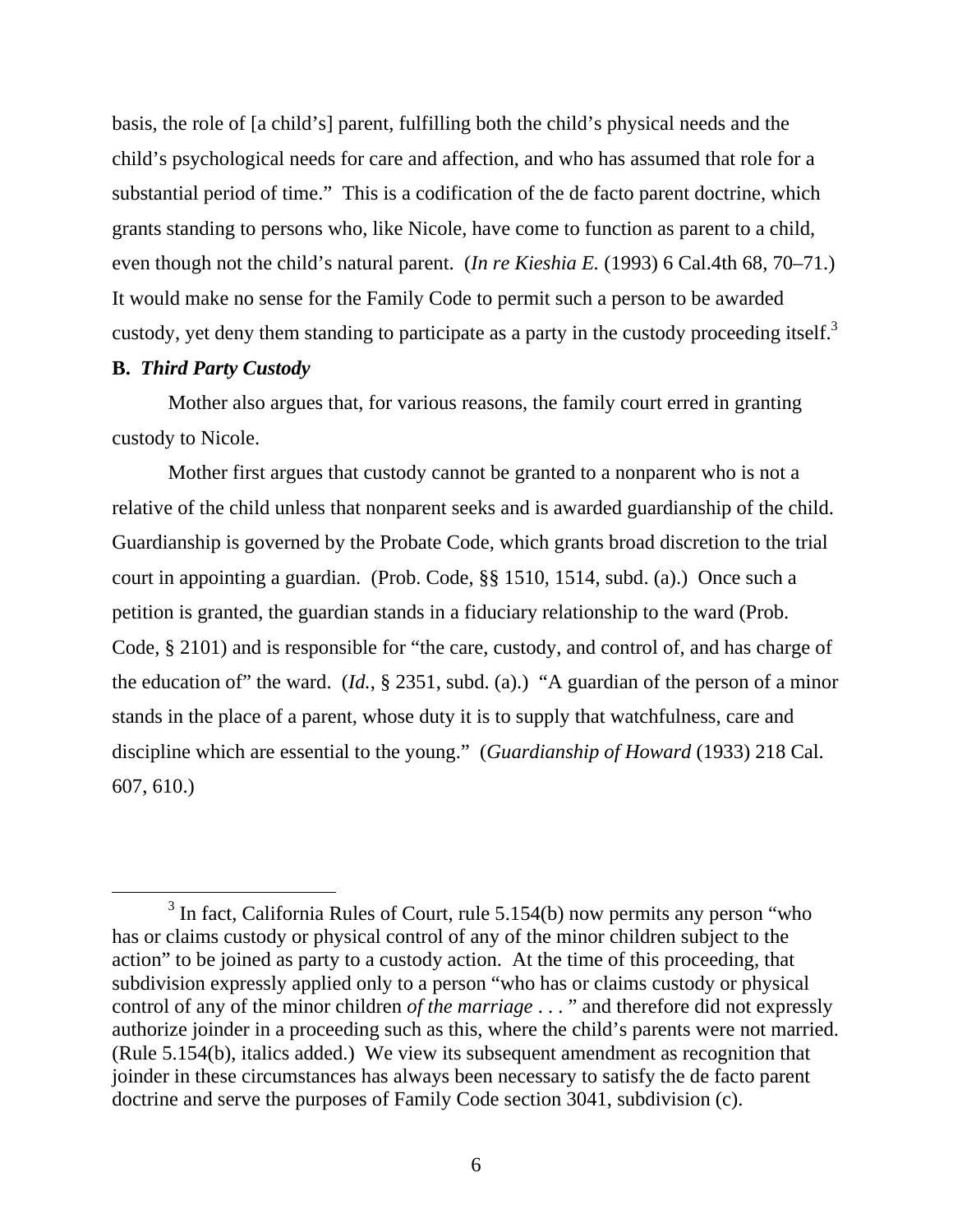Child custody is governed by the Family Code, which grants similar broad discretion to the trial court. The trial court may make a child custody order "that seems necessary or proper." (Fam. Code, § 3022.) Legal custody of a child grants the custodian "the right and the responsibility to make the decisions relating to the health, education, and welfare of a child." (Fam. Code, § 3003.) "The essence of custody is the companionship of the child and the right to make decisions regarding his care and control, education, health, and religion." (*Lerner v. Superior Court* (1952) 38 Cal.2d 676, 681.)

 Although the Family Code provisions apply to disputes between or involving parents (*id.*, § 3021), they allow for an award of custody to others as well. The trial court is guided by a statutory ranking of placement preferences: custody by one or both parents is preferred, followed by "the person or persons in whose home the child has been living in a wholesome and stable environment," followed by "any other person or persons deemed by the court to be suitable . . . ." (*Id.,* § 3040, subd. (a).) In order to award custody to a nonparent over the objection of a parent, the court must find that granting custody to the parent would be "detrimental to the child" and that granting custody to the nonparent "is required to serve the best interest of the child." (*Id.,* § 3041, subd. (a).)

 As suggested by the foregoing, the role and responsibilities of a guardian appointed under the Probate Code are essentially identical to those of a nonparent custodian selected under the Family Code. The connection is made explicit by Probate Code section 1514, subdivision (b), which states that when a court appoints a guardian of the person of a minor, it must be guided by Family Code sections 3020, 3040, and 3041—in other words, it must make the identical judgment required in appointing a nonparent custodian. (See, e.g., *Guardianship of Olivia J.* (2000) 84 Cal.App.4th 1146, 1153.) Accordingly, a guardian and a nonparent child custodian under the Family Code have essentially identical rights with respect to the child.

We find no authority to support Mother's contention that nonparent custody cannot be granted to a nonrelative under the Family Code in the absence of a guardianship petition. There is no statutory requirement for such a petition. On the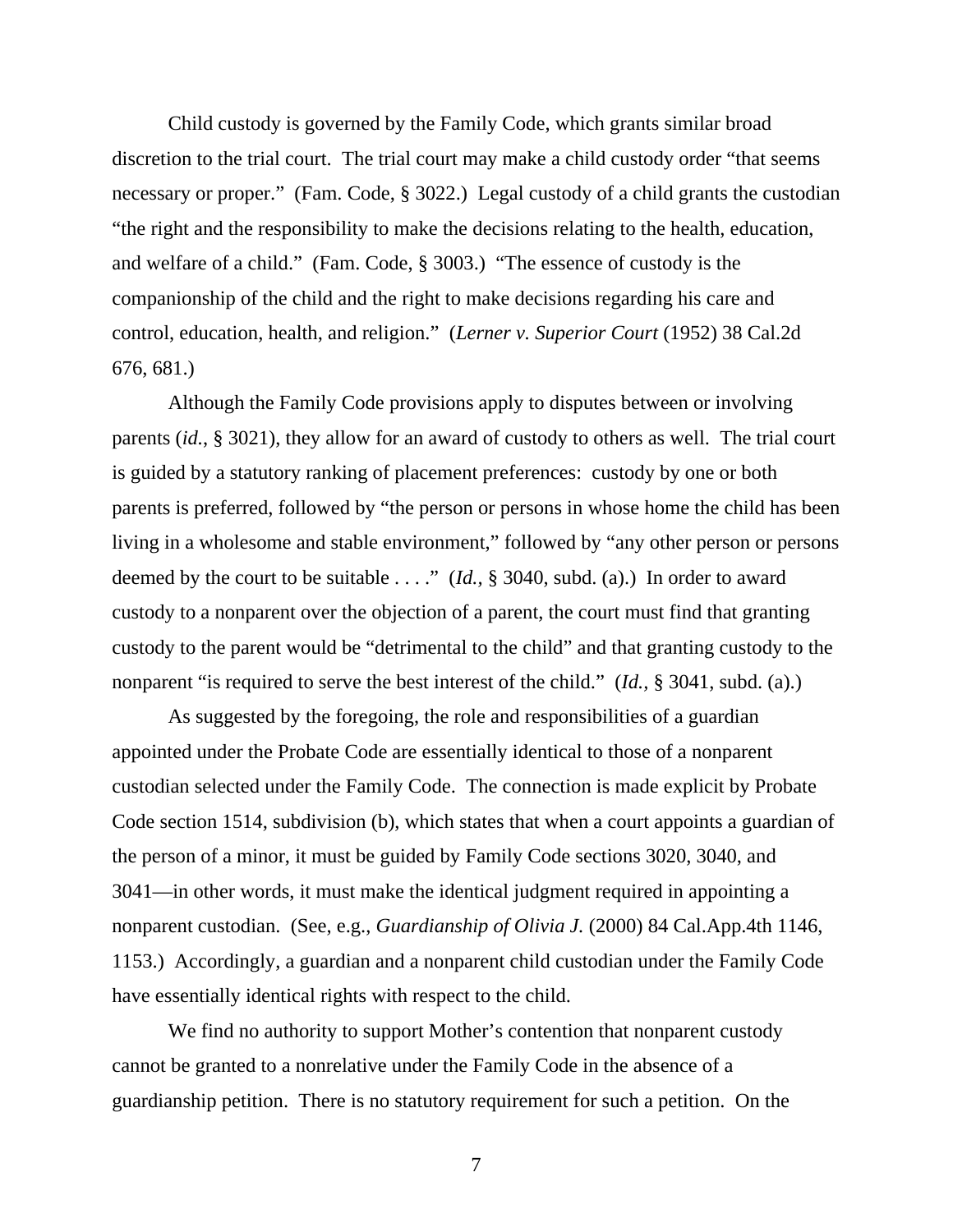contrary, the provisions of the Family Code make no reference to guardianship or the Probate Code, yet they plainly permit an award of custody to a nonparent. (Family Code*,*  §§ 3040, 3041.) The two systems, guardianship in the Probate Code and custody in the Family Code, are parallel and independent.

 Mother points out that custody of a child has rarely been awarded to a nonparent outside the context of a guardianship petition. Assuming this is true, it does not mean that a guardianship petition is a necessary prerequisite for nonparent child custody. On the contrary, the explanation for the prevalence of guardianship petitions appears to be procedural. The custody provisions of the Family Code apply only in proceedings that are generally, if not invariably, initiated by the parents of a child. Further, they have been held not to provide an independent basis for subject matter jurisdiction. (*In re Marriage of Lewis & Goetz* (1988) 203 Cal.App.3d 514, 518–519.) A nonparent seeking custody therefore lacks standing to initiate a custody proceeding under the Family Code. A guardianship petition under the Probate Code is the only judicial means for a nonparent to obtain custody when the parents have not themselves initiated a custody proceeding.

 Mother also makes the broader argument that a nonparent can never be awarded custody of a child under the Family Code when "a parent such as [Mother] is available to assume custody of the child and actively seeks custody." This argument is contradicted by Family Code section 3041, which anticipates that custody can be awarded to a nonparent even over parental objection.<sup>4</sup> Further, Family Code section 3041, subdivision (c) states that custody can be awarded to a third party even though the child's parents have not been found unfit, expressly contradicting Mother's argument that

 $\frac{1}{4}$  There is also a long line of case law awarding custody in such circumstances when the nonparent proceeds under guardianship law, which requires application of the same standards for nonparent custody as the Family Code. (Prob. Code § 1514, subd. (b); e.g., *Guardianship of Zachary H.* (1999) 73 Cal.App.4th 51, 61–65; *Guardianship of Jenna G.* (1998) 63 Cal.App.4th 387, 394; *Guardianship of Diana B.* (1994) 30 Cal.App.4th 1766, 1774–1777.)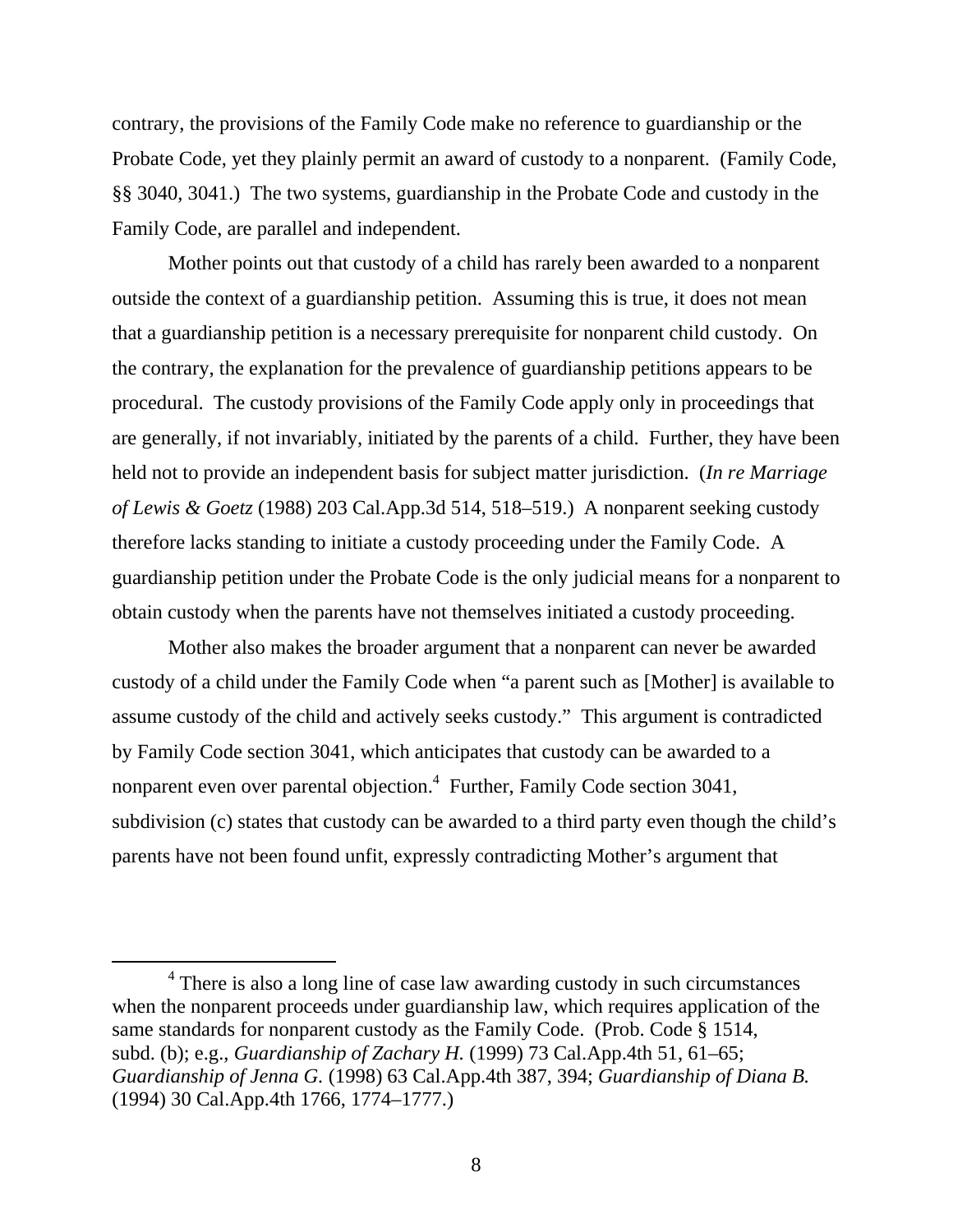nonparent custody can never be awarded when an otherwise suitable parent is available and willing to accept custody.

 Nor do we find any merit in Mother's argument that Family Code section 3041, subdivisions (a) and (c) are inapplicable to a child who originally came into the care of the nonparent as a result of a consensual arrangement. Section 3041 makes no such distinction, and we find no basis in policy to imply an exception for consensual foster care. Regardless of the manner in which the child came into foster care, subdivision (c) authorizes a finding of detriment to the child from "the harm of removal from a stable placement of a child with a person who has assumed, on a day-to-day basis, the role of his or her parent, fulfilling both the child's physical needs and the child's psychological needs for care and affection, and who has assumed that role for a substantial period of time." We find no abuse of discretion in the family court's conclusion that the statutory requirements of detriment and best interest were satisfied in these circumstances. (See *Montenegro v. Diaz* (2001) 26 Cal.4th 249, 255.)

#### **C.** *ICWA*

 The family court assumed, as we do, that Mother's and Cecelia's enrollment in the Wailaki tribe was sufficient to make Cecelia an "Indian child" for purposes of the ICWA. (25 U.S.C. § 1903(4).) Mother contends that, as a result, the ICWA was applicable to these proceedings and that the family court's decision violated the ICWA.

 Under California law implementing the ICWA at the time of this proceeding, special rules applied to a proceeding leading to the foster care placement of an Indian child. (Former Cal. Rules of Court, rule 1439(j) & (k).)<sup>5</sup> Because a "[f]oster care

 $\frac{1}{5}$  $5$  The application of the ICWA in this action is governed by former California Rules of Court, rule 1439. The parties discuss application of ICWA under such statutory provisions as Family Code section 3041, subdivision (e) and Welfare and Institutions Code section 361.31. These provisions, however, were not enacted until September 30, 2006, two months *after* the family court awarded custody to Nicole. (Sen. Bill No. 678 (2005–2006 Reg. Sess.); Stats. 2006, ch. 838, §§ 2, 49, pp. 4961, 4996.) In the absence of some indication that these provisions were intended to be retroactive, we review the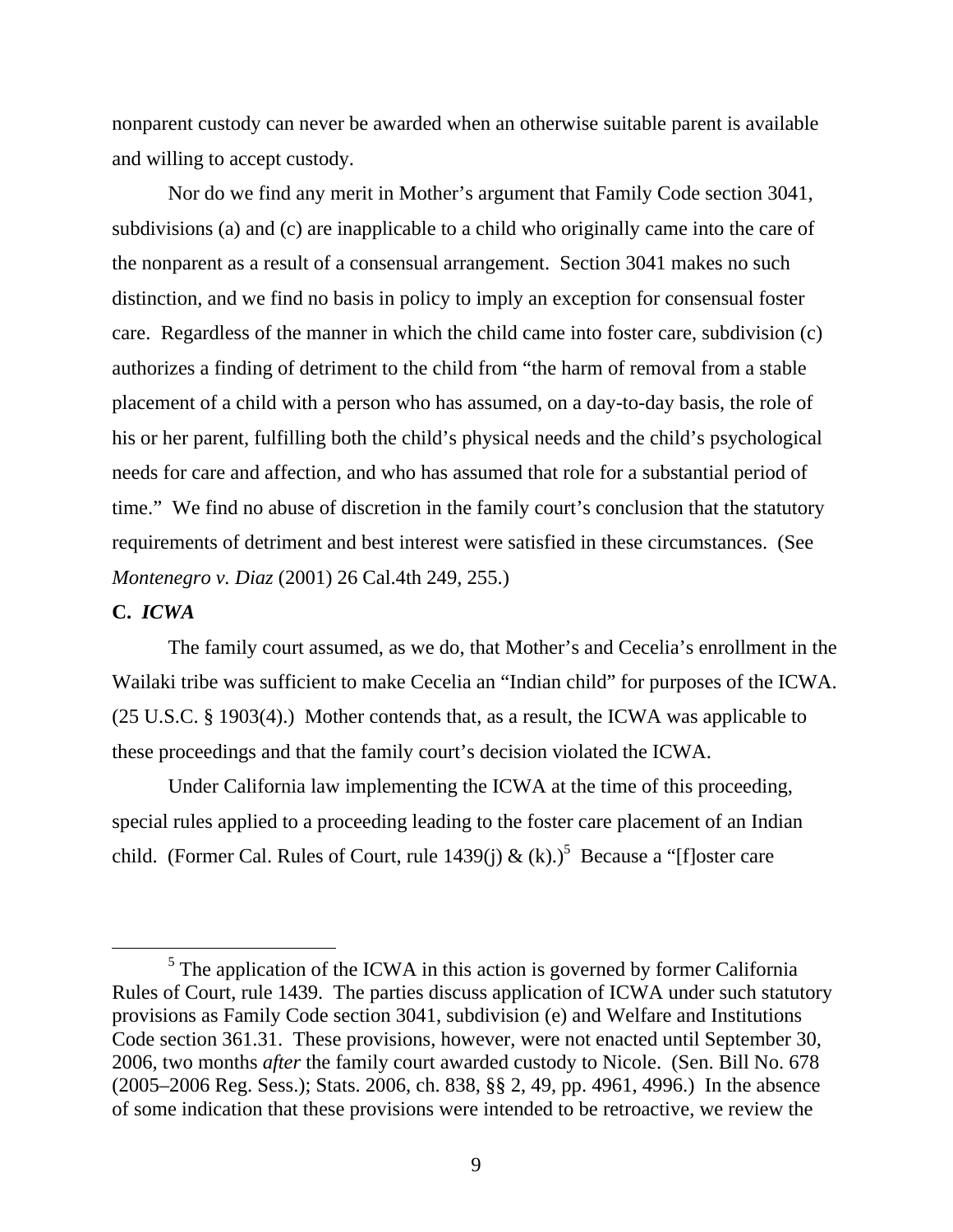placement" was defined as "any temporary placement from which a child may not be removed by the parent or Indian custodian upon demand, including . . . the home of a guardian or conservator" (former Cal. Rules of Court, rule 1439(a)(9)), Cecelia's custody hearing qualified as such a proceeding. Accordingly, the family court could not award custody to Nicole over Mother unless it found "by clear and convincing evidence that continued custody with the parent or Indian custodian is likely to cause the Indian child serious emotional or physical damage." (Former rule 1439(j).) Further, the finding of serious emotional or physical damage could not be made in the absence of "[t]estimony by a qualified expert witness." (Former rule  $1439(j)(1)$ .) In addition, Cecelia's custody was governed by a different set of placement preferences than Family Code section 3040. Under former rule 1439(k), the primary foster care preferences for an Indian child were a member of the child's "extended family" or a facility approved by the child's tribe. (Former rule  $1439(k)(1)$ .) The trial court was permitted to depart from these preferences only upon a finding of "good cause," including the request of the child or his or her parents and the emotional needs of the child "as established by a qualified expert witness." (Former rule  $1439(k)(4)$ .)

 Mother first contends that the family court erred in refusing to grant her oral motion for judgment under Code of Civil Procedure section 631.8, made after the close of Nicole's case. Section 631.8 permits the making of a motion for judgment in a court trial after a party has completed "his presentation of evidence." Mother argues that Cecelia's residence with Nicole was a voluntary placement under title 25 United States Code section 1913(b) and that Nicole's presentation of evidence, which consisted of the testimony of Nicole and her mother, failed to demonstrate grounds for refusing to return Cecelia to Mother under section  $1913(b)$ .<sup>6</sup>

 $\overline{a}$ 

family court's decision under the rules in effect at the time of the hearing. (*In re Marriage of Ostler & Smith* (1990) 223 Cal.App.3d 33, 44, fn. 9.)

 $6$  Title 25 United States Code section 1913(b) states: "Any parent or Indian custodian may withdraw consent to a foster care placement under State law at any time and, upon such withdrawal, the child shall be returned to the parent or Indian custodian."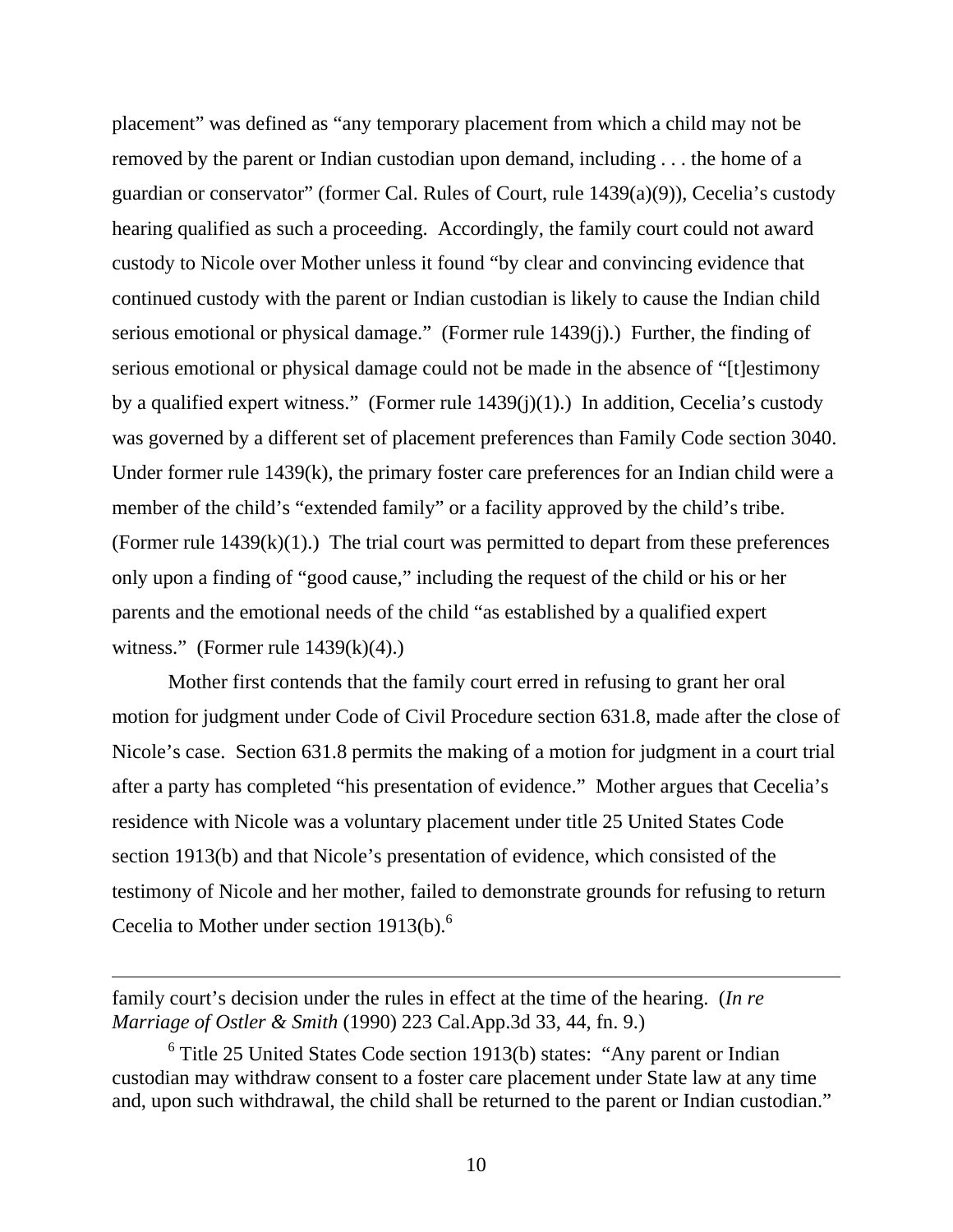Code of Civil Procedure section 631.8 expressly grants a trial court discretion to "decline to render any judgment until the close of all the evidence." (E.g., *O'Mara v. State Bd. of Pharmacy* (1966) 246 Cal.App.2d 8, 12.) As Cecelia argues, this language has been interpreted to grant the trial court absolute discretion to deny a section 631.8 motion, meaning that "a trial court is never required under any conceivable set of circumstances to grant a motion under section 631.8 of the Code of Civil Procedure . . . . [A] trial court may always deny such a motion regardless of the state of the evidence . . . ." (*Watt v. Kantel* (1970) 13 Cal.App.3d 249, 253–254.) As a result, as a matter of law the trial court could not have erred in postponing its decision on Mother's motion until the close of the hearing.

 Nor do we agree with Mother's underlying legal argument that she was entitled to the return of Cecelia under section 1913(b) of title 25 of the United States Code solely by virtue of her withdrawal of consent to the placement of Cecelia with Nicole. Section 1913 applies to an Indian parent's consent to foster care placement initiated by the State. It does not address the informal placement of a child, such as Mother's. Further, as discussed below, any revocation of consent to foster care can be overcome under the ICWA if the court finds that a return to the Indian parent would cause serious injury to the child.

 Mother next argues that the family court erred in concluding that Cecelia's placement with Nicole was constitutionally insulated from the ICWA. We agree that the family court acted prematurely in finding the ICWA unconstitutional as applied to Cecelia's custody decision. Prudent judicial restraint requires courts to avoid the unnecessary decision of constitutional issues. (E.g., *Elkins v. Superior Court* (2007) 41 Cal.4th 1337, 1357.) Without determining that the ICWA actually required Cecelia's return to Mother, the family court concluded that the ICWA could not constitutionally require such a return. Under the doctrine of judicial restraint, the family court should not have proceeded to consider the constitutional question unless it had first concluded, after applying the various substantive provisions of the ICWA, that a constitutional issue actually existed. Such restraint is particularly important in these circumstances because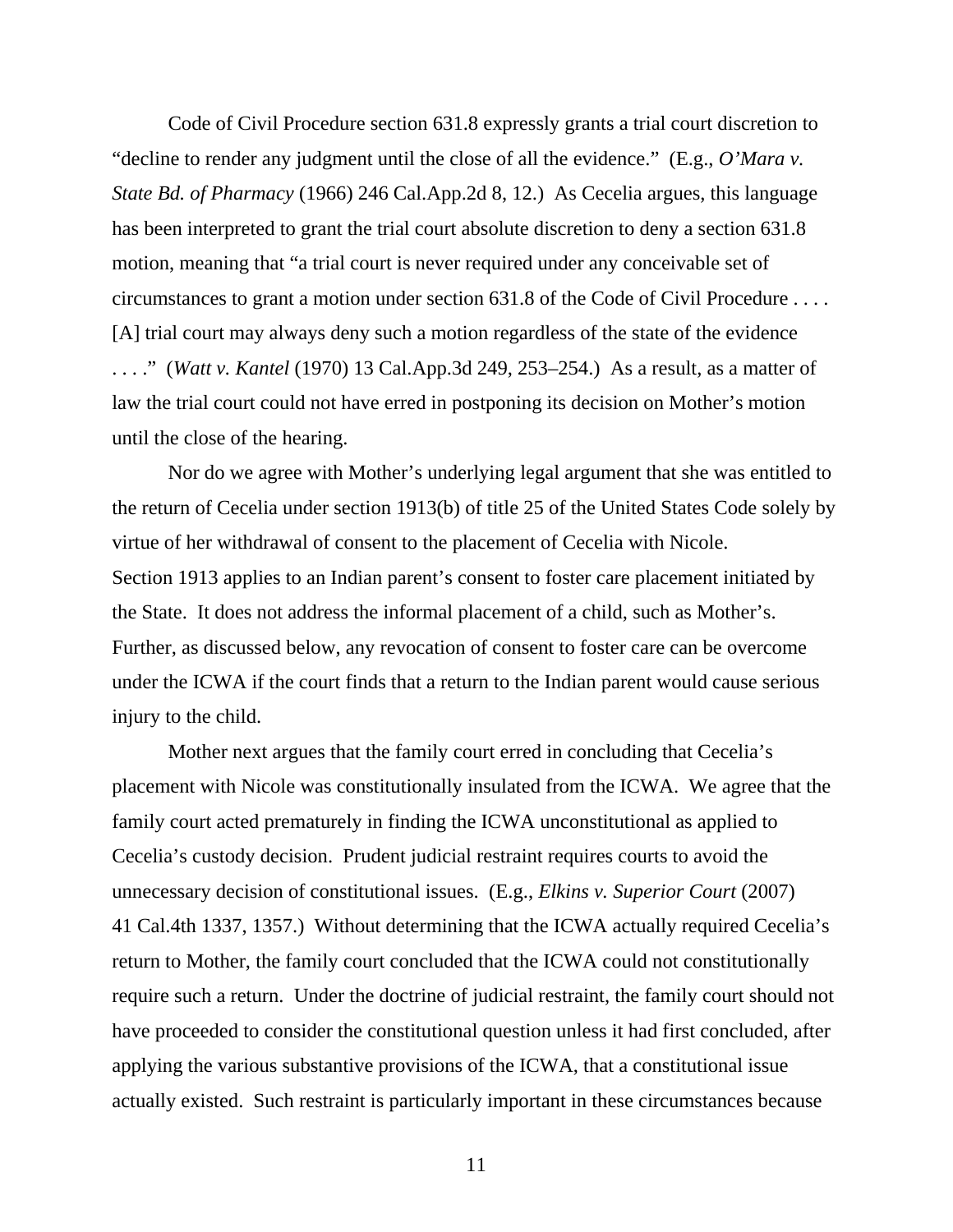the constitutional right invoked by the court is by no means well established.<sup>7</sup> Accordingly, we must remand the matter to the family court for application of the substantive provisions of the ICWA. In doing so, we do not mean to suggest any view as to the proper outcome of this matter under the ICWA.

 Nicole and Cecelia argue that the family court properly could have rejected application of the ICWA's placement preferences on the basis of its interview with Cecelia. (Former Cal. Rules of Court, rule 1439(k); see, e.g., *Fresno County Dept. of Children & Family Services v. Superior Court* (2004) 122 Cal.App.4th 626, 646–647 [discussing the ICWA's placement preferences].) The argument has two flaws. First, while the family court might have been able to make a supportable finding of "good" cause" under former rule 1439(k), it did not actually make such a finding because it concluded that Cecelia's constitutional rights precluded application of the ICWA. We cannot affirm on the basis of a discretionary finding the family court never made.

 Second, and more fundamental, the family court could not award custody to Nicole over Mother unless it found "by clear and convincing evidence" that custody with Mother was likely to cause Cecelia "serious emotional or physical damage," based on the testimony of "a qualified expert witness." (Former Cal. Rules of Court, rule 1439(j)(1).) Although the family court did conclude that Cecelia would suffer "serious emotional trauma . . . if she were removed from the only stable home she has ever known," there is no indication that the finding was made under the "clear and convincing" standard of former rule 1439, and the finding would, in any event, have been made without the support of the requisite qualified expert witness, in violation of the rule.<sup>8</sup>

 $\frac{1}{7}$  $\frac{7}{1}$  The family court's invocation of a child's "fundamental right" to "one stable and loving home" derives from *In re Bridget R.* (1996) 41 Cal.App.4th 1483, which held that children have a fundamental interest in the continuity and stability of their home. (*Id.* at pp. 1506–1507.) Since this matter was decided, the Sixth Appellate District, in a carefully reasoned decision, has seriously challenged the constitutional analysis on which the family court relied. (*In re Vincent M.* (2007) 150 Cal.App.4th 1247, 1265–1267.)

<sup>&</sup>lt;sup>8</sup> While Mother presented the testimony of a representative of an Indian tribe, there was no showing that the witness was "qualified to address the issue of whether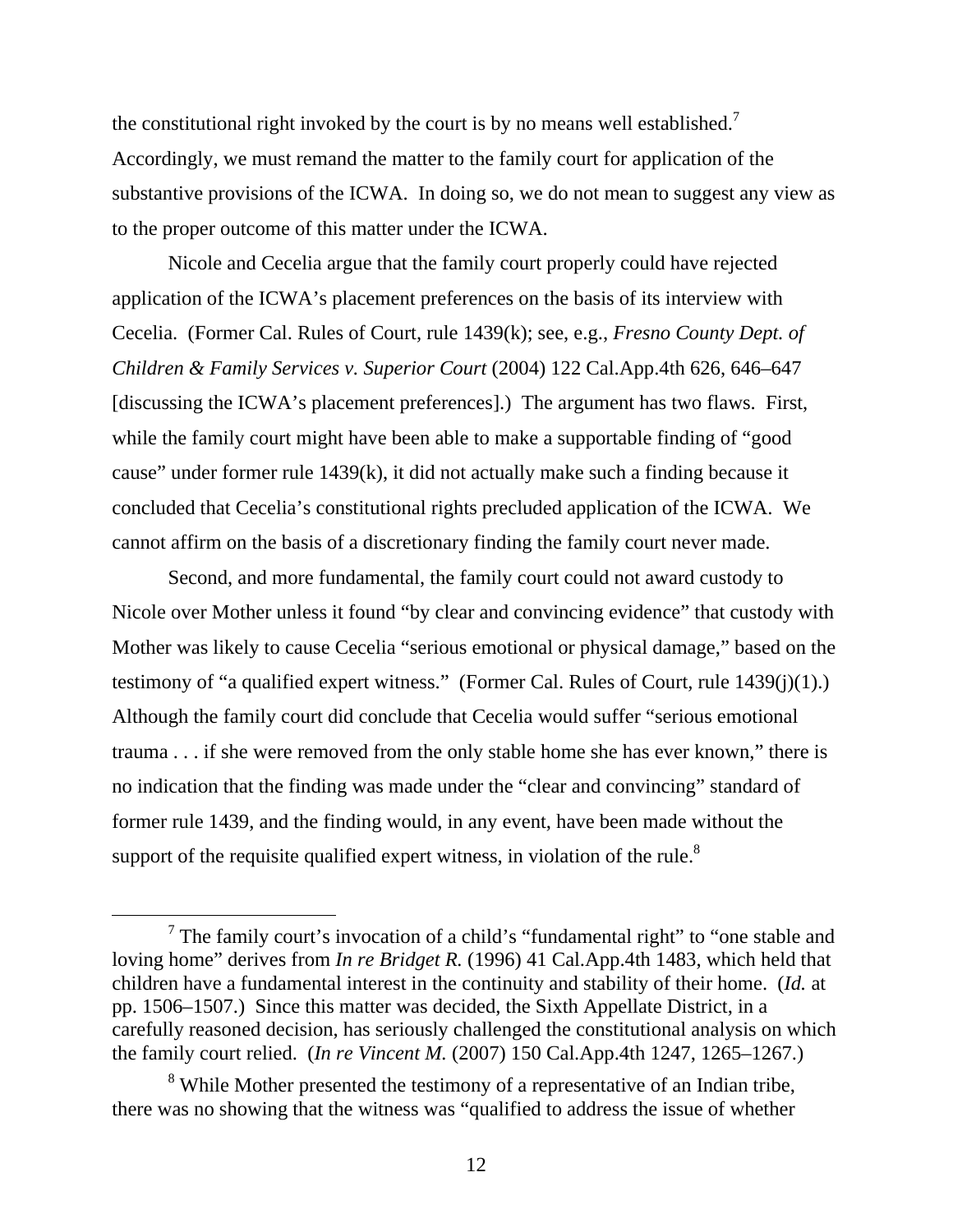Cecelia's counsel discusses *In re Brandon M.* (1997) 54 Cal.App.4th 1387 and the de facto parent doctrine. While we have no reason to disagree with *Brandon M.*'s conclusion that the ICWA does not preempt the de facto parent doctrine, that holding does not dictate how any particular custody decision must be made. Regardless of whether Nicole was a de facto parent—and no such finding was made—the family court was still required to apply the terms of the ICWA to resolve the issue of custody.

 The order awarding custody of Cecelia to Nicole is reversed for the sole and limited purpose of enabling a remand to the family court for compliance with the substantive provisions of the ICWA. If after an evidentiary hearing in accordance with the ICWA, the trial court determines, in the exercise of its discretion guided by the new statutory provisions now applicable to the ICWA proceedings in California (Stats. 2006, ch. 838, pp. 4956–5008), that Cecelia should be removed from Mother and that good cause exists to depart from the ICWA placement preferences, the court shall reinstate the previous custody order placing Cecelia with Nicole. If, on the other hand, the court determines that under the ICWA, Mother or an Indian custodian shall be awarded custody of Cecelia, the prior custody order shall not be reinstated, and the court shall address the constitutionality of ICWA in these circumstances.

continued custody by a parent or Indian custodian is likely to result in serious physical or emotional damage to the child," as required by former California Rules of Court, rule 1439(a)(10). Further, the substance of the expert's testimony was limited to describing the historical child-rearing practices of Mother's tribe. He was not familiar with Cecelia's individual circumstances and therefore could not have testified regarding the effect on Cecelia of removing her from Nicole's home.

 $\overline{a}$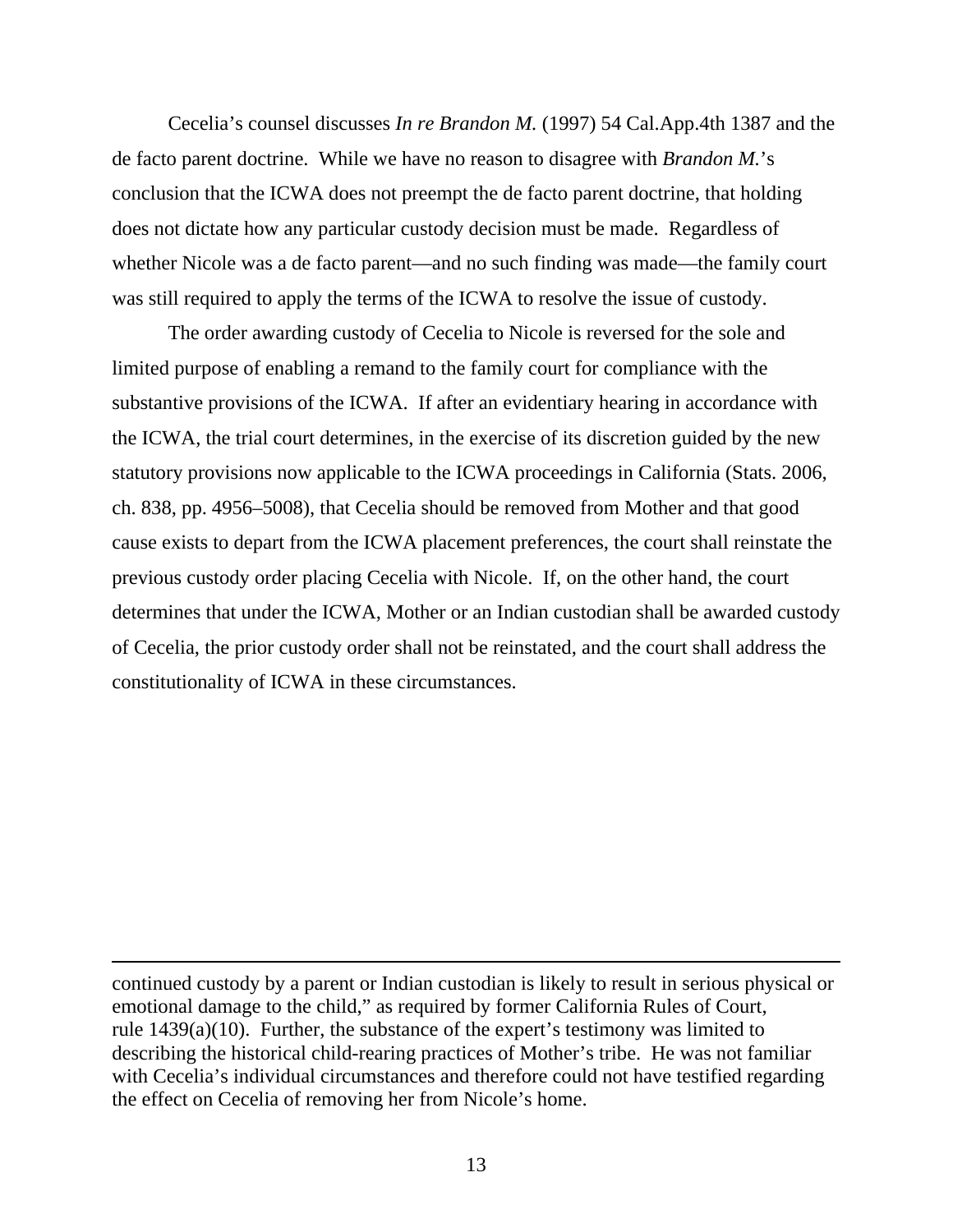# **III. DISPOSITION**

 The family court's order awarding custody of Cecelia to Nicole is reversed, and the matter is remanded for further proceedings consistent with this decision.

 $\frac{1}{\sqrt{2}}$  , and the contract of the contract of the contract of the contract of the contract of the contract of the contract of the contract of the contract of the contract of the contract of the contract of the contra

Margulies, J.

We concur:

Stein, Acting P.J.

\_\_\_\_\_\_\_\_\_\_\_\_\_\_\_\_\_\_\_\_\_\_\_\_\_

\_\_\_\_\_\_\_\_\_\_\_\_\_\_\_\_\_\_\_\_\_\_\_\_\_

Swager, J.

A116590 *Erika K. v. Brett D.; Nicole Q.*